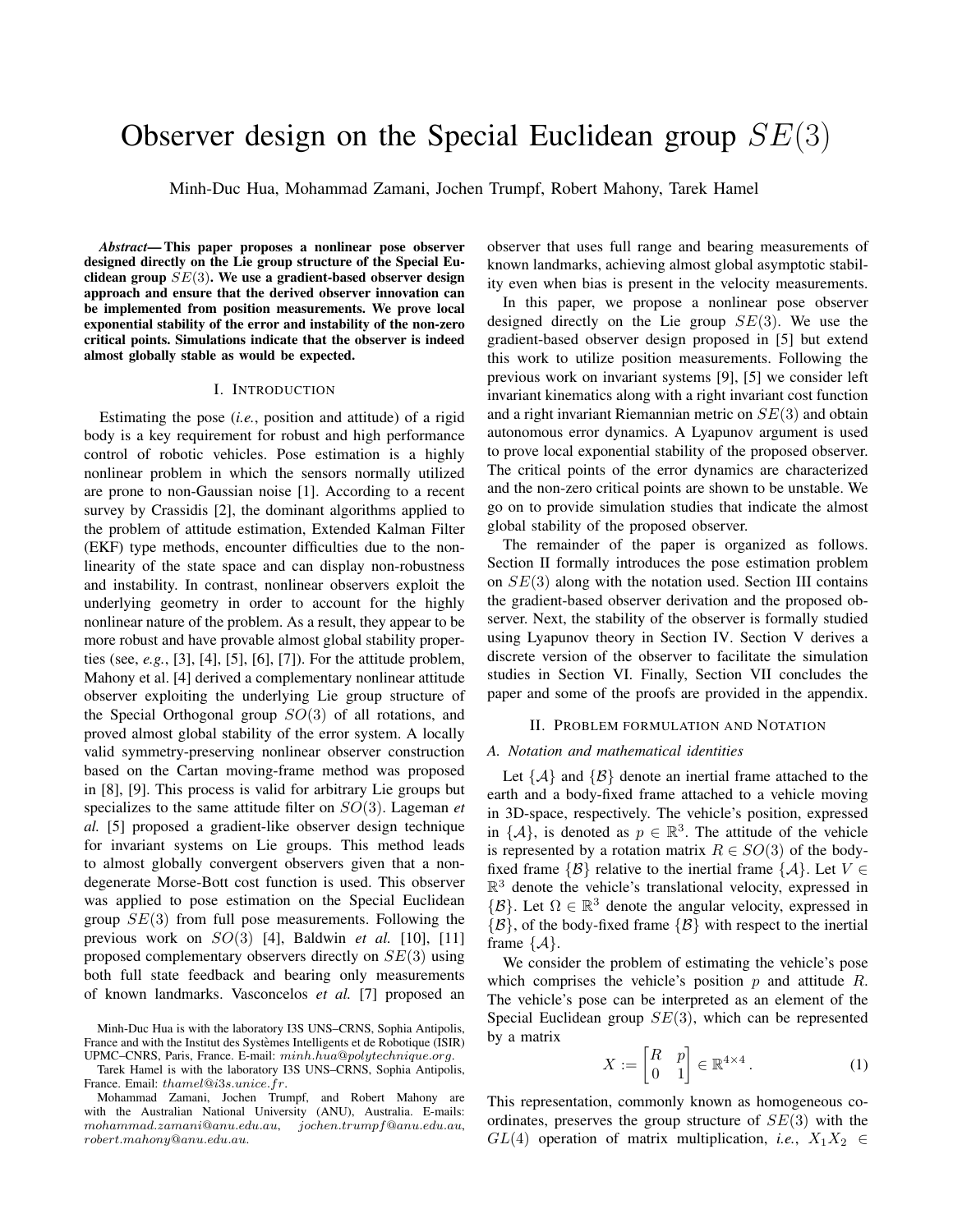$SE(3)$ , for all  $X_1, X_2 \in SE(3)$ . The Lie-algebra  $\mathfrak{se}(3)$  is the set of  $4 \times 4$  matrices defined as

$$
\mathfrak{se}(3) := \left\{ A \in \mathbb{R}^{4 \times 4} \mid \exists \, \Omega, V \in \mathbb{R}^3 \, : \, A = \begin{bmatrix} \Omega_{\times} & V \\ 0 & 0 \end{bmatrix} \right\} \, ,
$$

with  $\Omega_{\times}$  denoting the skew-symmetric matrix associated with the cross product by  $\Omega$ , *i.e.*,  $\Omega_{\times}v = \Omega \times v$ , for all  $v \in \mathbb{R}^3$ . The adjoint operator is a mapping  $Ad : SE(3) \times$  $\mathfrak{se}(3) \rightarrow \mathfrak{se}(3)$  defined as

$$
Ad_X A := XAX^{-1}, \text{ with } X \in SE(3), A \in \mathfrak{se}(3).
$$

One verifies that

$$
Ad_X A = \begin{bmatrix} (R\Omega)_\times & -(R\Omega)_\times p + RV \\ 0 & 0 \end{bmatrix} \in \mathfrak{se}(3).
$$

For any two matrices  $M_1, M_2 \in \mathbb{R}^{n \times n}$ , the Euclidean matrix inner product and Frobenius norm are defined as

$$
\langle \langle M_1, M_2 \rangle \rangle = \mathbf{tr}(M_1^\top M_2), \ \Vert M_1 \Vert = \sqrt{\langle \langle M_1, M_1 \rangle \rangle}.
$$

Let  $\mathbb{P}_{a}(M)$ , for all  $M \in \mathbb{R}^{n \times n}$ , denote the anti-symmetric part of M, *i.e.*,  $\mathbb{P}_a(M) = 0.5(M - M^{\top})$ . Let  $\mathbb{P}: \mathbb{R}^{4 \times 4} \to$  $\mathfrak{se}(3)$  denote the orthogonal projection of  $\mathbb{R}^{4 \times 4}$  onto  $\mathfrak{se}(3)$ with respect to the inner product  $\langle \langle \cdot, \cdot \rangle \rangle$ , *i.e.*, for all  $A \in$  $\mathfrak{se}(3), M \in \mathbb{R}^{4 \times 4}$ , one has

$$
\langle\langle A,M\rangle\rangle=\langle\langle A,\mathbb{P}(M)\rangle\rangle=\langle\langle\mathbb{P}(M),A\rangle\rangle\,.
$$

One verifies that for all  $M_1 \in \mathbb{R}^{3 \times 3}, m_{2,3} \in \mathbb{R}^3, m_4 \in \mathbb{R}$ ,

$$
\mathbb{P}\left(\begin{bmatrix} M_1 & m_2 \\ m_3^T & m_4 \end{bmatrix}\right) = \begin{bmatrix} \mathbb{P}_a(M_1) & m_2 \\ 0 & 0 \end{bmatrix}.
$$
 (2)

Let  $\mathcal{M}_0$  and  $\mathcal{M}_1$  denote the sub-manifolds of  $\mathbb{R}^4$ , respectively, defined as

$$
\mathcal{M}_0 := \{ y \in \mathbb{R}^4 \mid y(4) = 0 \}, \ \mathcal{M}_1 := \{ y \in \mathbb{R}^4 \mid y(4) = 1 \} \, .
$$

For any element  $y \in \mathcal{M}_0$  or  $y \in \mathcal{M}_1$ , the underline notation  $y \in \mathbb{R}^3$  denotes a vector of coordinates which comprises the first three components of y, *i.e.*,  $y = [y^\top 0]^\top$ or  $y = [y^\top 1]^\top$ , respectively. For later use, let us introduce some mathematical identities which can be easily verified by simple calculations.

**Property 1** For all  $X \in SE(3)$ ,  $y \in M_0$ , one has  $tr(X^{\top} X y y^{\top}) = tr(y y^{\top}).$ 

**Property 2** *For all*  $X \in SE(3)$ *,*  $y \in M_0$ *,*  $z \in M_1$ *, one has* 

$$
\mathbb{P}(X^{-\top}yz^{\top})=\mathbb{P}(Xyz^{\top})\,,\,\,\text{with}\,\,X^{-\top}:=(X^{-1})^{\top}\,.
$$

**Property 3** For all  $y_1, y_2 \in \mathcal{M}_1$ , one has  $\mathbb{P}((y_1 - y_2)y_1^{\top}) =$  $\mathbb{P}((y_1-y_2)y_2^{\top})$ .

# *B. System equations and measurements*

The vehicle's pose  $X \in SE(3)$ , defined by Eq. (1), satisfies the differential equation

$$
\dot{X} = XA, \tag{3}
$$

with group velocity  $A \in \mathfrak{se}(3)$ . System (3) is *left invariant* in the sense that it preserves the (Lie group) invariance properties with respect to constant translation and constant rotation of the body-fixed frame  $\{B\}$   $X \mapsto X_0 X$ .

Assume that  $A$  (*i.e.*,  $\Omega$  and  $V$ ) is available to measurement. Moreover, the positions of  $n \in \mathbb{N}^+$  points, whose positions  $\hat{y}_i$  are constant and known in the inertial frame  $\{A\}$ , are assumed to be measured in the body-fixed frame  $\{B\}$  as

$$
y_i = h(X, \mathring{y}_i) := X^{-1} \mathring{y}_i , \tag{4}
$$

with  $y_i, \hat{y}_i \in \mathcal{M}_1$ ,  $i = 1, \dots, n$ . One verifies that the Lie group action  $h : SE(3) \times M_1 \rightarrow M_1$  on the manifold  $M_1$  is a *right group action* in the sense that for all  $X_1, X_2 \in SE(3)$ and  $y \in M_1$ , one has  $h(X_2, h(X_1, y)) = h(X_1X_2, y)$ .

# III. OBSERVER DESIGN ON SE(3)

# *A. Gradient-based observer design*

Consider an estimate  $\hat{X}(t) \in SE(3)$  of the pose  $X(t)$ . Denote by  $\hat{R}$  and  $\hat{p}$  the estimates of R and p, respectively, such that  $\hat{X} := \begin{bmatrix} \hat{R} & \hat{p} \\ 0 & 1 \end{bmatrix}$ . Consider the observer system

$$
\dot{\hat{X}} = \hat{X}(A - \alpha), \quad \hat{X}(0) \in SE(3), \tag{5}
$$

with  $\alpha \in \mathfrak{se}(3)$  the innovation term to be designed hereafter. Define a group error

$$
E_r(\hat{X}, X) := \hat{X} X^{-1} \in SE(3).
$$
 (6)

The group error  $E_r$  is a *right invariant error* in the sense that for all  $\hat{X}, X, S \in SE(3)$ , one has  $E_r(\hat{X}S, XS) =$  $E_r(X, X)$ . Now, without confusion let us use the shortened notation  $E_r$  for  $E_r(X, X)$ . The group error  $E_r$  provides a natural evaluation of performance of the observer response. It converges to the identity element  $I_4$  of the group  $SE(3)$ if and only if X converges to X. Using Eqs. (3) and (5), one deduces

$$
\dot{E}_r = -(Ad_{\hat{X}}\alpha)E_r.
$$
 (7)

For later use, let  $e_i$ , with  $i = 1, \dots, n$ , denote the estimate of  $\hat{y}_i$  which is defined as

$$
e_i := h(\hat{X}^{-1}, y_i) = \hat{X} y_i, \qquad (8)
$$

or, equivalently,

$$
e_i = h(\hat{X}^{-1}, h(X, \mathring{y}_i)) = h(X\hat{X}^{-1}, \mathring{y}_i) = E_r \mathring{y}_i. \tag{9}
$$

**Remark 1** *The variables*  $e_i$  *defined by Eq.* (8)*, with*  $i =$  $1, \dots, n$ , can be computed by the observer.

A recent study provides a constructive methodology of observer design for invariant systems which have the opposite invariance properties to the measurements in order to obtain well conditioned observers [5]. More precisely, Theorem 17 in [5] can be rewritten for the case of  $SE(3)$  as follows.

Lemma 1 *(see [5]) Consider the left invariant system* (3)*. Let*  $f : SE(3) \times SE(3) \rightarrow \mathbb{R}$  *be a right invariant cost function in the sense that for all*  $\hat{X}, X, S \in SE(3)$ *, one has*  $f(\hat{X}S,XS) = f(\hat{X},X)$ *. Let us take a right invariant Riemannian metric on* SE(3)*. Consider the left observer dynamics*

$$
\dot{\hat{X}} = \hat{X}A - grad_{\hat{X}}f(\hat{X}, X), \quad \hat{X}(0) \in SE(3).
$$
 (10)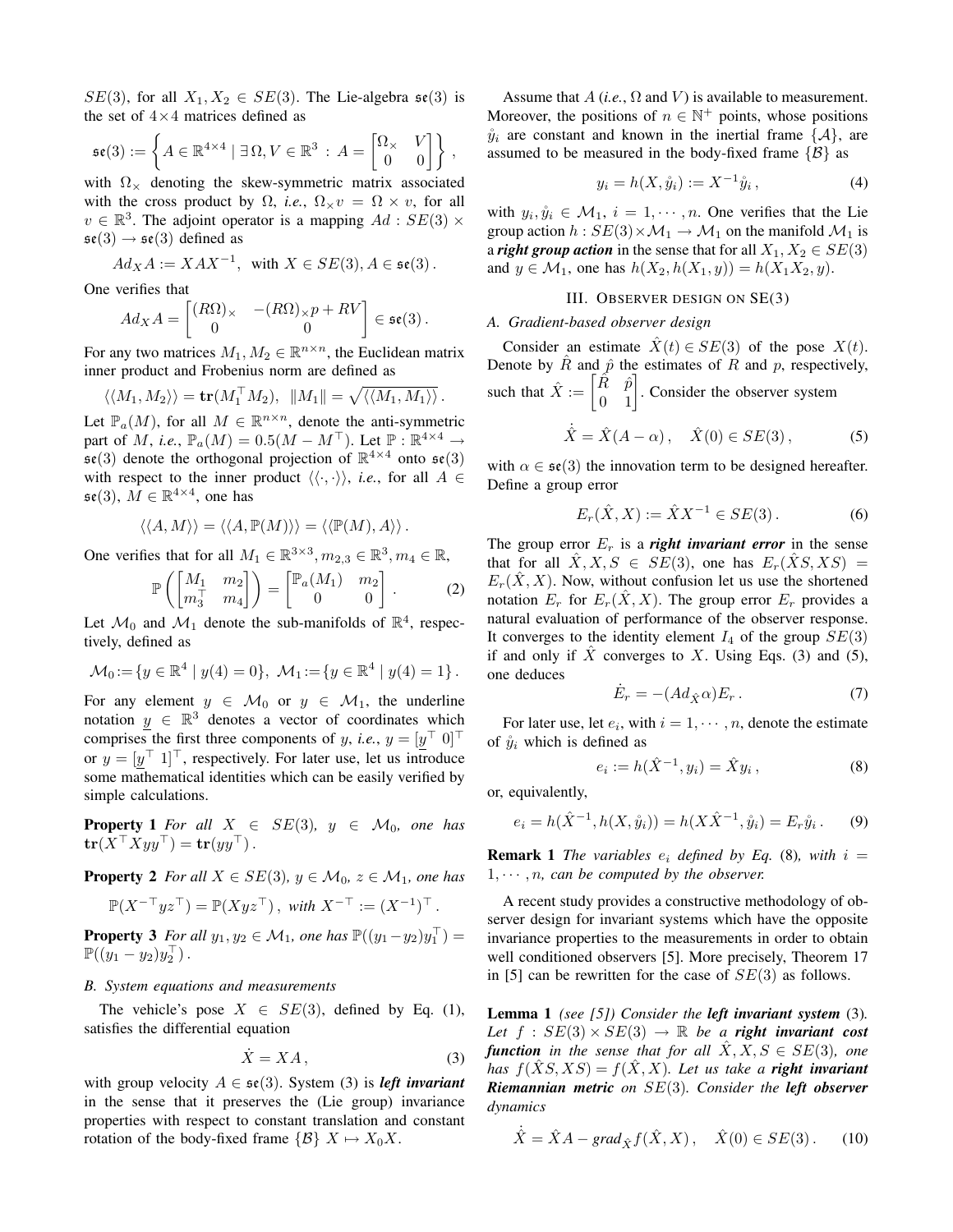*Then, the dynamics of the right invariant error*  $E_r$  *defined by Eq.* (6) *is autonomous and is given by*

$$
\dot{E}_r = -grad_{E_r} f(E_r, I_4). \tag{11}
$$

The observer system (10) is equivalent to System (5), with

$$
\alpha = \hat{X}^{-1} \text{grad}_{\hat{X}} f(\hat{X}, X). \tag{12}
$$

Given that we define  $f(\hat{X}, X)$  such that it is minimal when  $\hat{X} = X$ , Lemma 1 provides a method for designing the innovation term  $\alpha$  in order to obtain well conditioned observers. Note that since Eq. (11) is a gradient flow it is straightforward to deduce that the local minimum  $E_r = I_4$  is locally asymptotically stable. In what follows, we calculate the innovation term  $\alpha$  based on the use of the gradient decent direction of a suitable cost function.

Lemma 2 *Consider the smooth non-negative cost function*  $f: SE(3) \times SE(3) \rightarrow \mathbb{R}$  *defined as* 

$$
f(\hat{X}, X) := 0.5 \sum_{i} k_i |(\hat{X}^{-1} - X^{-1}) \hat{y}_i|^2, \qquad (13)
$$

with  $k_i$ ,  $i = 1, \dots, n$ , some positive numbers. The cost *function* f *is right invariant and can be expressed as a function of* E<sup>r</sup> *as follows*

$$
f(\hat{X}, X) = \mathcal{L}(E_r) := 0.5 \sum_i k_i |(E_r - I_4)\hat{y}_i|^2.
$$
 (14)

See Appendix A for the proof. For all  $X \in SE(3)$ ,  $A_1, A_2 \in \mathfrak{se}(3)$ , the following equation defines a *right invariant Riemannian metric*  $\langle \langle \cdot, \cdot \rangle \rangle_X$ .

$$
\langle \langle A_1 X, A_2 X \rangle \rangle_X := \langle \langle A_1, A_2 \rangle \rangle,
$$

where  $\langle \langle \cdot, \cdot \rangle \rangle$  is the Euclidean metric on  $\mathbb{R}^{4 \times 4}$ . Let us calculate grad  $\hat{\gamma} f(\hat{X}, X)$ . Using standard rules for transformations of Riemannian gradients and the fact that the Riemannian metric is right invariant, one obtains

$$
\mathcal{D}_{\hat{X}}f(\hat{X}, X) \circ (\Gamma \hat{X}) = \langle \langle \text{grad}_{\hat{X}}f(\hat{X}, X), \Gamma \hat{X} \rangle \rangle_{X}
$$
  
=  $\langle \langle \text{grad}_{\hat{X}}f(\hat{X}, X)\hat{X}^{-1}\hat{X}, \Gamma \hat{X} \rangle \rangle_{X}$   
=  $\langle \langle \text{grad}_{\hat{X}}f(\hat{X}, X)\hat{X}^{-1}, \Gamma \rangle \rangle$ ,

with some  $\Gamma \in \mathfrak{se}(3)$ . Besides, in view of Eq. (13) one has

$$
\mathcal{D}_{\hat{X}} f(\hat{X}, X) \circ (\Gamma \hat{X}) = d_{\hat{X}} f(\hat{X}, X) (\Gamma \hat{X})
$$
  
\n
$$
= \sum_{i} k_{i} \mathring{y}_{i}^{\top} (\hat{X}^{-1} - X^{-1})^{\top} (-\hat{X}^{-1} (\Gamma \hat{X}) \hat{X}^{-1}) \mathring{y}_{i}
$$
  
\n
$$
= - \left\langle \left\langle \sum_{i} k_{i} \hat{X}^{-\top} (\hat{X}^{-1} - X^{-1}) \mathring{y}_{i} \mathring{y}_{i}^{\top}, \Gamma \right\rangle \right\rangle
$$
  
\n
$$
= - \left\langle \left\langle \mathbb{P} \left( \sum_{i} k_{i} \hat{X}^{-\top} (\hat{X}^{-1} - X^{-1}) \mathring{y}_{i} \mathring{y}_{i}^{\top}, \Gamma \right\rangle \right\rangle \right\rangle.
$$

Then, one deduces that

$$
\operatorname{grad}_{\hat{X}} f(\hat{X}, X) = -\mathbb{P}\left(\sum_{i} k_i \hat{X}^{-\top} (\hat{X}^{-1} - X^{-1}) \hat{y}_i \hat{y}_i^{\top}\right) \hat{X}.
$$
 (15)

In view of Eqs. (12) and (15), the innovation term  $\alpha$  involved in the observer system (5) satisfies

$$
\alpha = -Ad_{\hat{X}^{-1}} \mathbb{P}\left( \sum_{i} k_{i} \hat{X}^{-\top} (\hat{X}^{-1} - X^{-1}) \hat{y}_{i} \hat{y}_{i}^{\top} \right). \tag{16}
$$

**Lemma 3** *The expression* (16) *of*  $\alpha$  *can be rewritten as* 

$$
\alpha = -Ad_{\hat{X}^{-1}} \mathbb{P} \left( \sum_i k_i (I_4 - E_r) \mathring{y}_i \mathring{y}_i^\top \right) \n= Ad_{\hat{X}^{-1}} \mathbb{P} \left( \sum_i k_i (e_i - \mathring{y}_i) \mathring{y}_i^\top \right).
$$
\n(17)

See Appendix B for the proof. In summary, we propose the following nonlinear observer on  $SE(3)$ 

$$
\begin{cases} \n\dot{\hat{X}} = \hat{X}(A - \alpha), \quad \hat{X}(0) \in SE(3) \\
\alpha = Ad_{\hat{X}^{-1}} \mathbb{P} \left( \sum_{i} k_i (e_i - \mathring{y}_i) \mathring{y}_i^\top \right) \n\end{cases} \tag{18}
$$

with  $e_i$  given by Eq. (8) and

$$
\mathbb{P}\left(\sum_{i}k_i(e_i-\mathring{y}_i)\mathring{y}_i^{\top}\right) = \begin{bmatrix} -\frac{1}{2}\sum_{i}k_i(\underline{e}_i\times\mathring{\underline{y}}_i)\times\sum_{i}k_i(\underline{e}_i-\mathring{\underline{y}}_i) \\ 0 & 0 \end{bmatrix}.
$$

#### *B. Group error dynamics*

In order to analyze the asymptotic stability of the observer trajectory of the observer (18) to the observed system's trajectory, it is more convenient to consider the dynamics of the group error  $E_r$  and prove that its trajectory converges to the identity element of the group.

Lemma 4 *The dynamics of the group error* E<sup>r</sup> *defined by Eq.* (6) *satisfies*

$$
\dot{E}_r = \mathbb{P}\left(\sum_i k_i (I_4 - E_r) \mathring{y}_i \mathring{y}_i^\top\right) E_r \,. \tag{19}
$$

 $\mathit{Furthermore,}\;\; \mathbb{P}\left(\sum_{i}k_{i}(I_{4}-E_{r})\mathring{y}_{i}\mathring{y}_{i}^{\top}\right) \;\; converges\;\; to\;\; zero$ and the equilibrium  $E_r = I_4$  of System (19) is locally *asymptotically stable.*

See Appendix C for the proof. In the following section, we provide a more comprehensive stability analysis of the error system (19).

IV. STABILITY ANALYSIS  
Denote 
$$
E_r = \begin{bmatrix} R_e & p_e \\ 0 & 1 \end{bmatrix}
$$
, with  $R_e \in SO(3)$ ,  $p_e \in \mathbb{R}^3$ . As  
a result of Lemma 4 and Eq. (2), one obtains

$$
\dot{E}_r = \mathbb{P}\left((I_4 - E_r) \sum_i k_i \mathring{y}_i \mathring{y}_i^\top\right) E_r \n= -\mathbb{P}\left(\begin{bmatrix} R_e - I_3 & p_e \\ 0 & 0 \end{bmatrix} \begin{bmatrix} \mathring{\Sigma} & \mathring{\mu} \\ \mathring{\mu}^\top & \sum_i k_i \end{bmatrix}\right) E_r \n= -\mathbb{P}\left(\begin{bmatrix} \mathbb{P}_a (R_e \mathring{\Sigma} + p_e \mathring{\mu}^\top) & (R_e - I_3) \mathring{\mu} + \sum_i k_i p_e \\ 0 & 0 \end{bmatrix} E_r
$$
\n
$$
= \begin{bmatrix} \Omega_{e \times} & v_e \\ 0 & 0 \end{bmatrix} E_r,
$$
\n(20)

with

$$
\begin{cases}\n\ \mathring{\mu} &:= \sum_{i} k_{i} \underline{\mathring{y}}_{i} \\
\mathring{\Sigma} &:= \sum_{i} k_{i} \underline{\mathring{y}}_{i} \underline{\mathring{y}}_{i}^{\top}\n\end{cases} \tag{21}
$$

and

$$
\begin{cases} \Omega_{e \times} := 0.5 \left( \Sigma R_e^{\top} - R_e \Sigma + \mathring{\mu} p_e^{\top} - p_e \mathring{\mu}^{\top} \right) \\ v_e := -(R_e - I_3) \mathring{\mu} - \sum_i k_i p_e \end{cases} (22)
$$

System (20) is equivalent to the following system

$$
\begin{cases}\n\dot{R}_e = \Omega_{e \times} R_e \\
\dot{p}_e = \Omega_{e \times} p_e + v_e\n\end{cases}
$$
\n(23)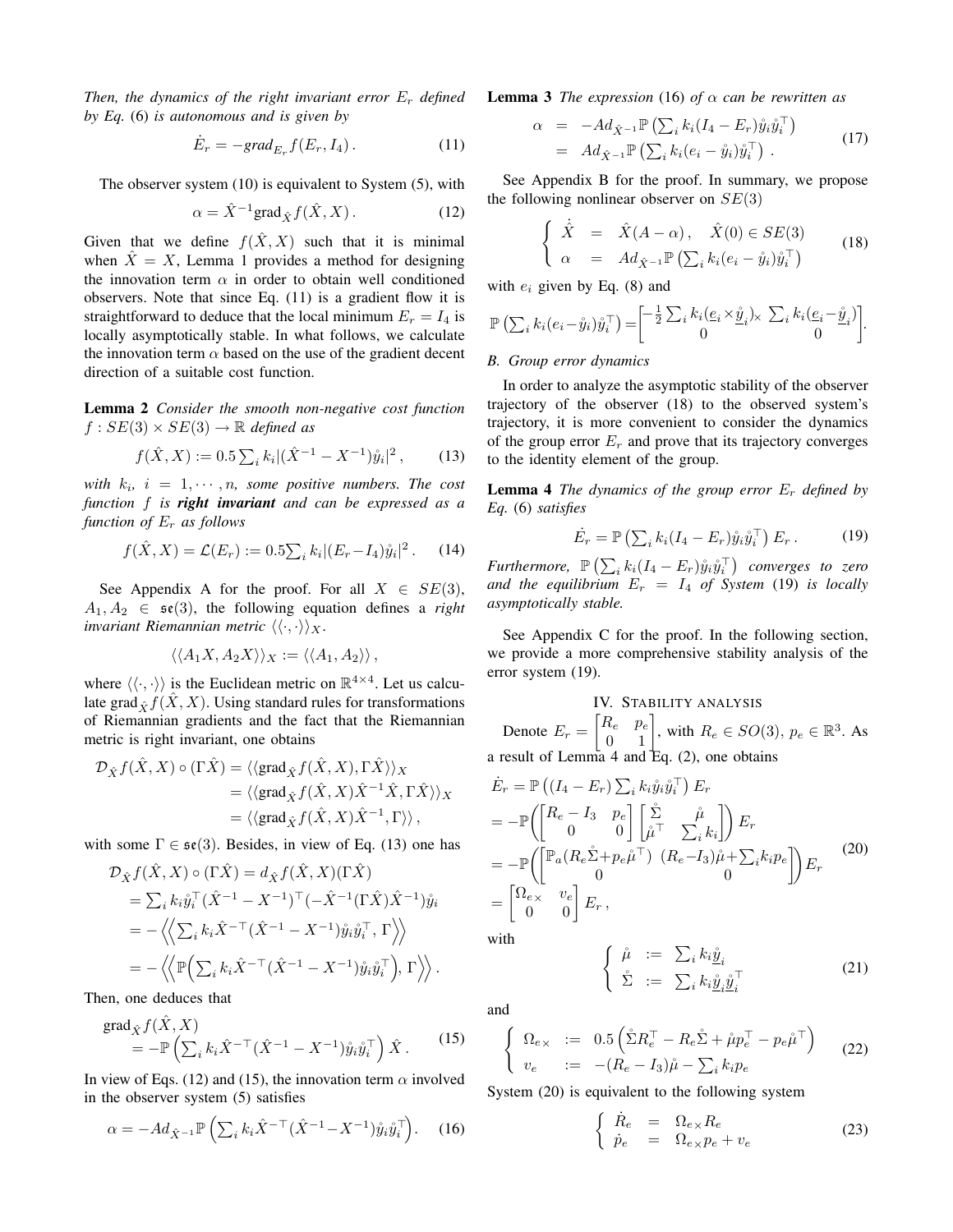which will be used hereafter for analysis purposes. Denote  $E_r^* =$  $\begin{bmatrix} R_e^* & p_e^* \\ 0 & 1 \end{bmatrix}$ , with  $R_e^* \in SO(3), p_e^* \in \mathbb{R}^3$ , as the equilibrium associated with  $E_r$ . As a consequence of Lemma 4,  $\Omega_{E\times}$  and  $v_e$  defined by Eq. (22) converge to zero, which in turn implies that (using Eq. (22))

$$
p_e^* = -(\sum_i k_i)^{-1} (R_e^* - I_3)\hat{\mu}, \qquad (24)
$$

$$
\mathring{Q}R_e^{*\top} = R_e^*\mathring{Q},\qquad(25)
$$

with  $\check{Q}$  the symmetric matrix defined as

$$
\hat{Q} \quad := \quad \hat{\Sigma} - (\sum_i k_i)^{-1} \mathring{\mu} \mathring{\mu}^\top \,,
$$

which can be written as

$$
\mathring{Q} = \left(\sum_i k_i\right)^{-1} \sum_i \sum_{j < i} k_i k_j (\underline{\mathring{y}}_i - \underline{\mathring{y}}_j) (\underline{\mathring{y}}_i - \underline{\mathring{y}}_j)^\top. \tag{26}
$$

Since the matrices  $\Sigma$  and  $\dot{Q}$  are symmetric, they are Hermitian and all their eigenvalues are real. Moreover, in view of Eqs. (21) and (26), it is straightforward to verify that  $\Sigma$ and  $Q$  are positive semi-definite. For the sake of analysis purposes, let us introduce the following assumption.

**Assumption 1** Assume that  $n \geq 3$  and that the vectors  $\underline{\hat{y}}_i$ , with  $i = 1, \cdots, n$ , are not all collinear. Assume that  $rank(\Sigma) \geq 2$ ,  $rank(\check{Q}) \geq 2$ , and that the matrix  $\check{Q}$  has *three distinct eigenvalues.*

If  $n > 3$ , then it is always possible to choose a set of parameters  $k_i$  such that  $rank(\Sigma) \geq 2$ ,  $rank(\tilde{Q}) \geq 2$  and the three eigenvalues of  $\dot{Q}$  are distinct. From here, the main result of the present paper is stated next.

Theorem 1 *Consider System* (23) *and assume that Assumption 1 holds. Then,*

- *1) System* (23) *has only four isolated equilibrium points*  $(R_e, p_e) = (R_{ei}^*, p_{ei}^*), i = 1, \cdots, 4, with (R_{e1}^*, p_{e1}^*) =$  $(I_3, 0)$ *. For any initial condition*  $(R_e(0), p_e(0))$ *, the error trajectory*  $(R_e(t), p_e(t))$  *converges to one of these four equilibria.*
- 2) The equilibrium  $(R_e, p_e) = (I_3, 0)$  is locally exponen*tially stable (L.E.S.).*
- 3) *The equilibria*  $(R_{e2}^*, p_{e2}^*)$ ,  $(R_{e3}^*, p_{e3}^*)$ ,  $(R_{e4}^*, p_{e4}^*)$  *are unstable.*

*Proof :* Let us prove Property 1 of Theorem 1. Proceeding exactly like in the proof of Theorem 5.1 in [4], one deduces from Eq. (25) and  $rank(\hat{Q}) \ge 2$  that  $R_e^* = I_3$  or  $tr(R_e^*) = -1$ . This implies that  $R_e^*$  is a symmetric matrix and, subsequently,  $R_e^{*2} = I_3$ . The symmetry of the matrices  $R_e^*$  and  $\dot{Q}$  yields the symmetry of the matrix  $\dot{Q}R_e^*$ .

Denote the eigenvalues of  $\check{Q}$  as  $\lambda_1$ ,  $\lambda_2$ ,  $\lambda_3$  and assume that  $0 \leq \lambda_1 < \lambda_2 < \lambda_3$ . Let  $u_1, u_2, u_3$  the associated eigenvectors of  $\hat{Q}$  such that  $\begin{bmatrix} u_1 & u_2 & u_3 \end{bmatrix} \in SO(3)$ . Let us denote the set  $\mathbb{U}_Q \subset SO(3)$  as

$$
\mathbb{U}_Q := \{ R_Q \in SO(3) \mid R_Q \Lambda_Q R_Q^{\top} = \mathring{Q}, \Lambda_Q = \text{diag}(\lambda_i, \lambda_j, \lambda_k) \},
$$

with  $i, j, k \in \{1, 2, 3\}$  and distinct. This means that there are only six possibilities for  $\Lambda_Q$ . Then, for each possible value of  $\Lambda_Q$  one verifies that there are only four possible values for  $R_Q \in \mathbb{U}_Q$  as  $[u_i \ u_j \ u_k], [u_i \ -u_j \ -u_k], [-u_i \ u_j \ -u_k],$  $[-u_i - u_j u_k]$ . As a consequence, there are only 24 isolated elements in  $\mathbb{U}_Q$ . Then, for each value of  $R_Q \in \mathbb{U}_Q$ , using Eq. (25) one deduces

$$
\Lambda_Q \bar{R} = \bar{R}\Lambda_Q \,,\tag{27}
$$

with  $\overline{R} := R_Q^{\top} R_e^* R_Q$  which is a symmetric matrix since  $R_e^*$  is symmetric. Eq. (27) implies that  $(\lambda_i - \lambda_j)R_{ij} = 0$ ,  $\forall i, j \in \{1, 2, 3\}$ . Since Q has three distinct eigenvalues and two of them are not null, it follows that  $\overline{R}_{ij} = 0$  for all  $i \neq j$ . This implies that  $\overline{R}$  is diagonal. Therefore, there are only four possible values for  $R$  as

$$
\begin{array}{l} \bar{R}_1 := \mathrm{diag}(1,1,1), \ \bar{R}_2 := \mathrm{diag}(1,-1,-1), \\ \bar{R}_3 := \mathrm{diag}(-1,1,-1), \ \bar{R}_4 := \mathrm{diag}(-1,-1,1) \, . \end{array}
$$

Then, the matrix  $R_e^*$  can be deduced as  $R_e^* = R_Q \overline{R} R_Q^{\top}$ . As a consequence, there exist only four possible values for  $R_e^*$ which satisfy  $R_e^* = R_Q \overline{R} R_Q^{\top}$ , with  $R_Q \in \mathbb{U}_Q$  and  $\overline{R}$  equal to either  $\overline{R}_1$ ,  $\overline{R}_2$ ,  $\overline{R}_3$ , or  $\overline{R}_4$ . They are

$$
\left\{\begin{aligned} R^*_{e1} &= I_3 \\ R^*_{e2} &= u_1u_1^\top - u_2u_2^\top - u_3u_3^\top \\ R^*_{e3} &= -u_1u_1^\top + u_2u_2^\top - u_3u_3^\top \\ R^*_{e4} &= -u_1u_1^\top - u_2u_2^\top + u_3u_3^\top \end{aligned}\right.
$$

Finally,  $p_{ei}^*$ , with  $i = 1, \dots, 4$ , the corresponding values for  $p_e^*$  satisfying Eq. (24), with  $R_e^* = R_{ei}^*$ , are uniquely defined *(end of proof of Property 1)*.

Let us prove Property 2 of Theorem 1. Denoting  $\bar{R}_e := R_e^{\top}$ and  $\bar{p}_e := -R_e^{\top} p_e$ , one deduces from Eqs. (23) and (22) that

$$
\begin{cases}\n\dot{\bar{R}}_e = 0.5 \left( \dot{\Sigma} - \bar{R}_e \dot{\Sigma} \bar{R}_e - \bar{p}_e \dot{\mu}^\top + \bar{R}_e \dot{\mu} \bar{p}_e^\top \bar{R}_e \right) \\
\dot{\bar{p}}_e = (I_3 - \bar{R}_e) \dot{\mu} - \sum_i k_i \bar{p}_e\n\end{cases}
$$
\n(28)

The equilibrium  $(R_e, p_e) = (I_3, 0)$  of System (23) corresponds to the equilibrium  $(\bar{R}_e, \bar{p}_e) = (I_3, 0)$  of System (28). Thus, it suffices to show that the equilibrium  $(\bar{R}_e, \bar{p}_e)$  =  $(I_3, 0)$  of System (28) is L.E.S.. Consider a first order approximation of  $(\overline{R}_e, \overline{p}_e)$  around the equilibrium  $(I_3, 0)$  as  $\overline{\hat{R}_e} = I_3 + \tilde{r}_{\times}$  and  $\overline{p}_e = \tilde{p}$ , with  $\tilde{r}, \tilde{p} \in \mathbb{R}^3$ . Then, in first order approximations one obtains from Eq. (28) that

$$
\begin{cases} \dot{\tilde{r}}_{\times} = -0.5(\tilde{r}_{\times}\tilde{\Sigma} + \tilde{\Sigma}\tilde{r}_{\times}) - 0.5(\mathring{\mu} \times \tilde{p})_{\times} \\ \dot{\tilde{p}} = \mathring{\mu} \times \tilde{r} - \sum_{i} k_{i}\tilde{p} \end{cases}
$$
 (29)

To prove the local *exponential* stability of the equilibrium  $(\overline{R}_e, \overline{p}_e) = (I_3, 0)$  of System (28), it suffices to prove that the equilibrium  $(\tilde{r}, \tilde{p}) = (0, 0)$  of the linearized system (29) is *uniformly asymptotically* stable. To this purpose, let us consider the following candidate Lyapunov function

$$
\mathcal{V} := |\tilde{r}|^2 + 0.5|\tilde{p}|^2 = -0.5\mathbf{tr}(\tilde{r}_{\times}\tilde{r}_{\times}) + 0.5|\tilde{p}|^2.
$$

Using Eq. (29), the fact that  $tr(u_x v_x) = -2u^\top v$ ,  $\forall u, v \in$  $\mathbb{R}^3$ , and Eq. (21), one verifies that

$$
\dot{\mathcal{V}} = 0.5\mathbf{tr}(\tilde{r}_{\times}(\tilde{r}_{\times}\tilde{\Sigma} + \mathring{\Sigma}\tilde{r}_{\times}) + \tilde{r}_{\times}(\mathring{\mu} \times \tilde{p})_{\times}) \n+ \tilde{p}^{\top}(\mathring{\mu} \times \tilde{r}) - \sum_{i} k_{i}|\tilde{p}|^{2} \n= -\mathbf{tr}(\tilde{r}_{\times}\sum_{i} k_{i}\underline{\tilde{y}}_{i}\underline{\tilde{y}}_{i}^{\top}\tilde{r}_{\times}^{\top}) - 2\tilde{p}^{\top}(\tilde{r}_{\times}\sum_{i} k_{i}\underline{\tilde{y}}_{i}) - \sum_{i} k_{i}|\tilde{p}|^{2} \n= - \sum_{i} k_{i}(|\tilde{r} \times \underline{\tilde{y}}_{i}|^{2} + 2\tilde{p}^{\top}(\tilde{r} \times \underline{\tilde{y}}_{i}) + |\tilde{p}|^{2}) \n= - \sum_{i} k_{i}(\tilde{r} \times \underline{\tilde{y}}_{i} + \tilde{p})^{2} \leq 0.
$$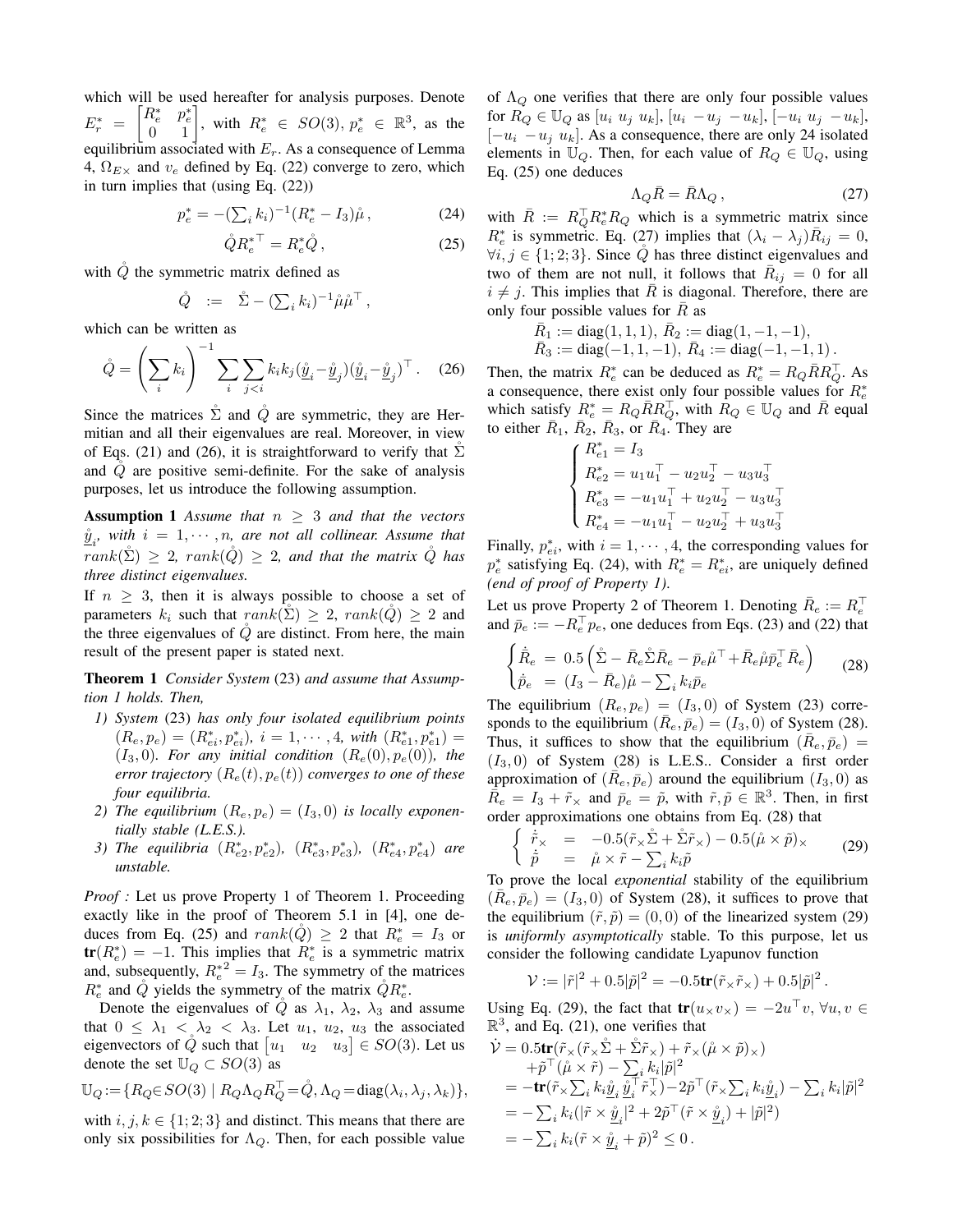The resulting boundedness of  $V$  along any solution to the linearized system (29) yields the stability of the point  $(\tilde{r}, \tilde{p}) = (0, 0)$ . The convergence of  $\dot{V}$  to zero implies that  $\tilde{p}$ converges to  $\underline{\hat{y}}_i \times \tilde{r}$ ,  $\forall i = 1, \dots, n$ . From here, we will show that this is possible only if  $\tilde{p}$  and  $\tilde{r}$  converge to zero. Let us consider two possible cases :

 $\triangleright$  **Case 1:** If there exists some null vector  $\hat{y}_i$  among the observed vectors, one deduces directly that  $\tilde{p}$  converges to zero. Skipping technical arguments of minor importance, it remains to show that  $\tilde{r} = 0$  is exponentially stable on the zero dynamics defined by  $\tilde{p} = 0$ , which is given by

$$
\dot{\tilde{r}}_{\times} = -0.5(\tilde{r}_{\times}\mathring{\Sigma} + \mathring{\Sigma}\tilde{r}_{\times}).
$$
\n(30)

Since  $\mathring{\Sigma}$  is symmetric, it can be expressed as  $\mathring{\Sigma} = R_{\sigma} \Lambda_{\sigma} R_{\sigma}^{\top}$ , where  $R_{\Sigma} \in SO(3)$  and  $\Lambda_{\sigma} = \text{diag}(\lambda_{\sigma 1}, \lambda_{\sigma 2}, \lambda_{\sigma 3})$ , with  $\lambda_{\sigma1}, \lambda_{\sigma2}, \lambda_{\sigma3}$  the eigenvalues of  $\Sigma$ . Since  $\Sigma$  is positive semidefinite and of rank greater than one, at least two eigenvalues of  $\Sigma$  are positive. Denoting  $\bar{r} := R_{\sigma}^{\top} \tilde{r}$ , one verifies from (30) that  $\dot{\bar{r}}_{\times} = -0.5(\bar{r}_{\times}\Lambda_{\sigma} + \Lambda_{\sigma}\bar{r}_{\times}) = -0.5(A_{\sigma}\bar{r})_{\times}$ , or, equivalently,  $\dot{\bar{r}} = -0.5A_{\sigma}\bar{r}$ , with

$$
A_{\sigma} = \text{diag}(\lambda_{\sigma 2} + \lambda_{\sigma 3}, \lambda_{\sigma 3} + \lambda_{\sigma 1}, \lambda_{\sigma 1} + \lambda_{\sigma 2}).
$$

From here, it is straightforward to deduce the exponential stability of  $\bar{r}=0$ , and subsequently, of  $\tilde{r}=0$ .

 $\triangleright$  **Case 2:** Let us consider the case where  $\hat{y}_i \neq 0, \forall i =$  $1, \dots, n$ , and proceed the proof by contradiction. Assume that the ultimate values of  $\tilde{r}$ , denoted as  $\tilde{r}_{\infty}$ , is not identically null. Then, the proof proceeds as follows :

- Consider any pair of non-collinear vectors  $(\underline{\hat{y}}_i, \underline{\hat{y}}_j)$ . The fact that  $\tilde{p}$  converges to  $\mathring{y}_i \times \tilde{r}$  and  $\mathring{y}_i \times \tilde{r}$  simultaneously implies that  $\tilde{p}$  tends to be orthogonal to  $\underline{\tilde{y}}_i$ ,  $\underline{\tilde{y}}_j$ , and  $\tilde{r}$ . This indicates that  $\tilde{r}$  must converge to span $\{\underline{\hat{y}}_i, \underline{\hat{y}}_j\}$  and that  $\tilde{r}_{\infty} = \alpha_{ij} (\underline{\tilde{y}}_i - \underline{\tilde{y}}_j)$ , with  $\alpha_{ij}$  some time-varying scalar, since ultimately one has  $\underline{\hat{y}}_i \times \tilde{r}_{\infty} = \underline{\hat{y}}_j \times \tilde{r}_{\infty}$ . As a consequence, for all pairs of non-collinear vectors  $(\underline{\hat{y}}_i, \underline{\hat{y}}_j)$ , all resulting vectors  $(\underline{\hat{y}}_i - \underline{\hat{y}}_j)$  are collinear.
- Consider any pair of collinear vectors  $(\underline{\hat{y}}_i, \underline{\hat{y}}_j)$  and any vector  $\hat{y}_k$  non-collinear with them. We have proven previously that  $(\underline{\hat{y}}_i - \underline{\hat{y}}_k)$  and  $(\underline{\hat{y}}_j - \underline{\hat{y}}_k)$  are collinear. Thus, there exist some constants  $\alpha_{1,2}$  such that  $\underline{\hat{y}}_j =$  $\alpha_1 \underline{\hat{y}}_i$  and  $(\underline{\hat{y}}_j - \underline{\hat{y}}_k) = \alpha_2 (\underline{\hat{y}}_i - \underline{\hat{y}}_k)$ . From here, one easily verifies that  $\alpha_1 = \alpha_2 = 1$ , since otherwise  $\hat{y}_k$ is collinear with  $\hat{y}_i$ . As a consequence, for all pairs of is connected with  $\frac{\vec{y}_i}{\vec{y}_i}$ . As a consequence, for an pairs of collinear vectors  $(\underline{\hat{y}}_i - \underline{\hat{y}}_j)$ are null.
- From here, in view of the expression  $(26)$  of  $\dot{Q}$  and two previous items, one deduces that  $rank(Q) \leq 1$ . The resulting contradiction with Assumption 1 yields  $\tilde{r}_{\infty} = 0$  and, subsequently,  $\tilde{p}_{\infty} = 0$  *(end of proof of Property 2)*.

Let us prove Property 3 of Theorem 1. The Lyapunov function  $\mathcal{L}(E_r)$  defined in Eq. (14) can be rewritten as

$$
\mathcal{L}(R_e, p_e) = 0.5 \sum_i k_i |(R_e - I_3)\hat{\underline{y}}_i + p_e|^2 \n= tr((I_3 - R_e)\hat{\Sigma}) + 0.5 \sum_i k_i |p_e|^2 + p_e^{\top} (R_e - I_3)\hat{\mu}.
$$
\n(31)

In order to prove that  $(R_{e2}^*, p_{e2}^*)$  is unstable, let us first prove that for any neighborhood of  $(R_{e2}^*, p_{e2}^*)$ , there exists some point  $(R_e^{\varepsilon}, p_e^{\varepsilon})$  in this neighborhood such that  $\mathcal{L}(R_e^{\varepsilon}, p_e^{\varepsilon})$  $\mathcal{L}(R_{e2}^*, p_{e2}^*)$ . Now, take  $(R_e^{\varepsilon}, p_e^{\varepsilon}) \in SO(3) \times \mathbb{R}^3$  of the form

$$
\begin{cases} p_e^{\varepsilon} = p_{e2}^* + R_{e2}^* \varepsilon_p \\ R_e^{\varepsilon} = R_{e2}^*(I_3 + 2a_{\varepsilon} \varepsilon_{r \times} + 2(\varepsilon_{r \times})^2) \end{cases} \tag{32}
$$

with  $a_{\varepsilon} := \sqrt{1 - |\varepsilon_r|^2}$  and  $\varepsilon_p, \varepsilon_r \in \mathbb{R}^3$  to be chosen such that their norms are positive and as small as possible. From Eqs. (31) and (32), one verifies that

$$
\mathcal{L}(R_e^{\varepsilon}, p_e^{\varepsilon}) - \mathcal{L}(R_{e2}^*, p_{e2}^*) = -2\text{tr}(R_{e2}^*(a_{\varepsilon}\varepsilon_{r\times} + (\varepsilon_{r\times})^2)\tilde{\Sigma})
$$
  
+0.5  $\sum_i k_i(|\varepsilon_p|^2 + 2\varepsilon_p^{\top} R_{e2}^* p_{e2}^*)$   
+ $\varepsilon_p^{\top} R_{e2}^*(R_{e2}^* - I_3 + 2R_{e2}^*(a_{\varepsilon}\varepsilon_{r\times} + (\varepsilon_{r\times})^2))\tilde{\mu}$   
+ $2p_{e2}^*^{\top} R_{e2}^*(a_{\varepsilon}\varepsilon_{r\times} + (\varepsilon_{r\times})^2)\tilde{\mu}$ .

Then, using the definition (24) of  $p_{e2}^*$  and the fact that  $R_{e2}^*^2 = I_3$ , one deduces

$$
\mathcal{L}(R_e^{\varepsilon}, p_e^{\varepsilon}) - \mathcal{L}(R_{e2}^*, p_{e2}^*) = -2\text{tr}(R_{e2}^*(a_{\varepsilon}\varepsilon_{r\times} + (\varepsilon_{r\times})^2)\mathring{\Sigma}) \n+0.5\sum_i k_i|\varepsilon_p|^2 + 2\varepsilon_p^{\top}(a_{\varepsilon}\varepsilon_{r\times} + (\varepsilon_{r\times})^2)\mathring{\mu} \n-2(\sum_i k_i)^{-1}\text{tr}((R_{e2}^* - I_3)R_{e2}^*(a_{\varepsilon}\varepsilon_{r\times} + (\varepsilon_{r\times})^2)\mathring{\mu}\mathring{\mu}^{\top}) \n= 0.5\sum_i k_i|\varepsilon_p|^2 + 2\varepsilon_p^{\top}(a_{\varepsilon}\varepsilon_{r\times} + (\varepsilon_{r\times})^2)\mathring{\mu} \n-2\text{tr}((a_{\varepsilon}\varepsilon_{r\times} + (\varepsilon_{r\times})^2)\mathring{Q}R_{e2}^*) - 2(\sum_i k_i)^{-1}\text{tr}((\varepsilon_{r\times})^2\mathring{\mu}\mathring{\mu}^{\top}).
$$

From here, using the fact that  $\mathring{Q}R_{e2}^*$  is symmetric and, subsequently,  $tr(\varepsilon_{r} \times QR_{e2}^*) = 0$ , one verifies that

$$
\mathcal{L}(R_e^{\varepsilon}, p_e^{\varepsilon}) - \mathcal{L}(R_{e2}^*, p_{e2}^*) = 2\varepsilon_p^{\top} (a_{\varepsilon}\varepsilon_{r\times} + (\varepsilon_{r\times})^2)\mathring{\mu}
$$
  
+0.5  $\sum_i k_i |\varepsilon_p|^2 - 2\text{tr}((\varepsilon_{r\times})^2(\mathring{Q}R_{e2}^* + (\sum_i k_i)^{-1}\mathring{\mu}\mathring{\mu}^{\top}))$ .

For a given  $\varepsilon_r$ , choosing  $\varepsilon_p$  in the opposed direction of the vector of coordinates  $(a_{\varepsilon} \varepsilon_{r \times} + (\varepsilon_{r \times})^2) \mathring{\mu}$ , one obtains

$$
\varepsilon_p^{\top} (a_\varepsilon \varepsilon_{r \times} + (\varepsilon_{r \times})^2) \mathring{\mu} = -|\varepsilon_p| |(a_\varepsilon \varepsilon_{r \times} + (\varepsilon_{r \times})^2) \mathring{\mu}|,
$$

and, subsequently,

$$
\mathcal{L}(R_e^{\varepsilon}, p_e^{\varepsilon}) - \mathcal{L}(R_{e2}^*, p_{e2}^*) = -2|\varepsilon_p||(a_{\varepsilon}\varepsilon_{r\times} + (\varepsilon_{r\times})^2)\mathring{\mu}|
$$
  
+0.5  $\sum_i k_i |\varepsilon_p|^2 - 2\text{tr}((\varepsilon_{r\times})^2(\mathring{Q}R_{e2}^* + (\sum_i k_i)^{-1}\mathring{\mu}\mathring{\mu}^{\top}))$ .

The objective is to prove the existence of  $\varepsilon_p$  and  $\varepsilon_r$  such that their norms can be chosen as small as possible, and that

$$
0.5\sum_{i} k_{i}|\varepsilon_{p}|^{2} - 2|(a_{\varepsilon}\varepsilon_{r_{x}} + (\varepsilon_{r_{x}})^{2})\mathring{\mu}||\varepsilon_{p}|
$$
  
-2 $\text{tr}((\varepsilon_{r_{x}})^{2}(\mathring{Q}R_{e2}^{*} + (\sum_{i} k_{i})^{-1}\mathring{\mu}\mathring{\mu}^{\top})) < 0.$  (33)

Now, consider the following quadratic equation of  $x$ 

$$
\sum_{i} 0.5k_i x^2 - 2|(a_{\varepsilon} \varepsilon_{r \times} + (\varepsilon_{r \times})^2)\mathring{\mu}|x
$$
  
-2tr $((\varepsilon_{r \times})^2(\mathring{Q}R_{e2}^* + (\sum_i k_i)^{-1}\mathring{\mu}\mathring{\mu}^{\top})) = 0.$  (34)

Using the relation  $(\varepsilon_{r}^{\text{max}})^4 = -|\varepsilon_r|^2 (\varepsilon_{r}^{\text{max}})^2$ , one deduces

$$
\begin{split} |(a_{\varepsilon}\varepsilon_{r\times}+(\varepsilon_{r\times})^2)\mathring{\mu}|^2 &= \text{tr}\left((-a_{\varepsilon}^2(\varepsilon_{r\times})^2+(\varepsilon_{r\times})^4)\mathring{\mu}\mathring{\mu}^\top\right) \\ &= -\text{tr}\left((\varepsilon_{r\times})^2\mathring{\mu}\mathring{\mu}^\top\right)\,. \end{split}
$$

Subsequently, the discriminant of Eq. (34) satisfies

$$
\Delta = 4 \sum_{i} k_i \text{tr}((\varepsilon_{r} \times)^2 \mathring{Q} R_{e2}^*).
$$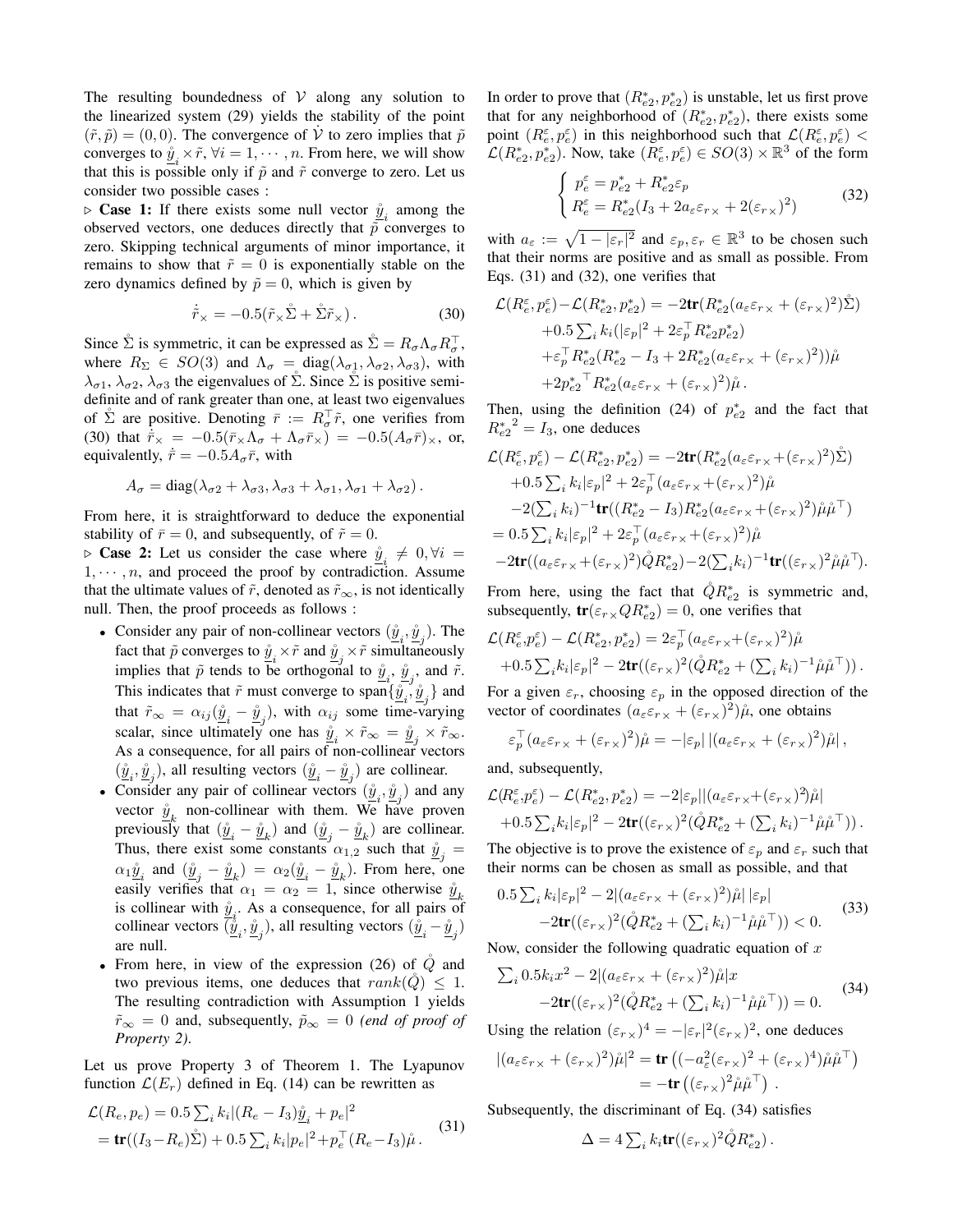Then, using the relations  $\dot{Q} = R_Q \Lambda_Q R_Q^{\top}, R_{e2}^* = R_Q \bar{R}_2 R_Q^{\top},$ and denoting  $\bar{\varepsilon}_r := R_Q^{\top} \varepsilon_r$ , one obtains  $\Delta = 4\sum_i k_i \text{tr}((\varepsilon_{r\times})^2 R_Q \Lambda_Q \bar{R}_2 R_Q^\top)$  $=4\sum_{i}k_{i}\mathrm{tr}((R_{Q}^{\top}\varepsilon_{r})_{\times}^{2}\Lambda_{Q}\bar{R}_{2})$  $=4\sum_{i}k_{i}\mathbf{tr}((\bar{\varepsilon}_{r})_{\times}^{2}\mathrm{diag}(\lambda_{1},-\lambda_{2},-\lambda_{3}))$  $=4\sum_{i}k_{i}\text{tr}((\bar{\varepsilon}_{r}\bar{\varepsilon}_{r}^{\top}-|\bar{\varepsilon}_{r}|^{2}I_{3})\text{diag}(\lambda_{1},-\lambda_{2},-\lambda_{3}))$ =  $4\sum_{i} k_i (\bar{\varepsilon}_{r1}^2(\lambda_2+\lambda_3)+\bar{\varepsilon}_{r2}^2(-\lambda_1+\lambda_3)+\bar{\varepsilon}_{r3}^2(-\lambda_1+\lambda_2)).$ Choosing  $\bar{\varepsilon}_{r2} = \bar{\varepsilon}_{r3} = 0$ , one deduces that  $|\bar{\varepsilon}_{r1}| = |\varepsilon_r|$  and,

subsequently,  $\Delta = 4 \sum_i k_i (\lambda_2 + \lambda_3) |\varepsilon_r|^2 > 0$ . Therefore, Eq. (34) has two distinct real solutions  $x_1$  and  $x_2$  (with  $x_1 < x_2$ ,  $x_2 > 0$ ) given by

$$
x_{1,2} = (\sum_i k_i)^{-1} \left( 2 |(a_{\varepsilon} \varepsilon_{r \times} + (\varepsilon_{r \times})^2) \mathring{\mu}| \pm \sqrt{\Delta} \right).
$$

Then, choosing any  $|\varepsilon_p|$  such that  $\max(x_1, 0) < |\varepsilon_p| < x_2$ one ensures that inequality (33) is satisfied. Besides, one easily verifies that  $|\varepsilon_p|$  and  $|\varepsilon_r|$  can be chosen positive and as small as possible by using the fact that  $\lim_{|\varepsilon_r|\to 0^+} x_{1,2} = 0$ .

We have proven that for any neighborhood of  $(R_{e2}^*, p_{e2}^*),$ there exists some point  $(R_e^{\varepsilon}, p_e^{\varepsilon})$  in this neighborhood such that  $\mathcal{L}(R_e^{\varepsilon}, p_e^{\varepsilon}) < \mathcal{L}(R_{e2}^*, p_{e2}^*)$ . This, together with the nonincreasing of  $\mathcal L$  (as proved in Appendix C) and Property 1 of the theorem, implies that the observer trajectory  $(R_e(t), p_e(t))$  starting from  $(R_e^{\varepsilon}, p_e^{\varepsilon})$  will never reach the equilibrium  $(R_{e2}^*, p_{e2}^*)$  and will quit this neighborhood to reach asymptotically one of the other three equilibria. This implies the instability of  $(R_{e2}^*, p_{e2}^*)$ . The proof of instability of the equilibria  $(R_{e3}^*, p_{e3}^*)$  and  $(R_{e4}^*, p_{e4}^*)$  proceeds analogously.  $\Box$ 

# V. EXTENSIONS FOR IMPLEMENTATION PURPOSES

#### *A. Observer in quaternion form*

For a more explicit form of the observer, one can verify that  $\underline{e}_i = \hat{R}\underline{y}_i + \hat{p}$  and System (18) can be rewritten as

$$
\begin{cases}\n\dot{\hat{R}} = \hat{R}\Omega_{\times} + \hat{\omega}_{\times}\hat{R} \\
\dot{\hat{p}} = \hat{R}V + \hat{\omega}_{\times}\hat{p} - \sum_{i} k_{i}(\hat{R}\underline{y}_{i} + \hat{p} - \underline{\mathring{y}}_{i}) \\
\hat{\omega} := 0.5\sum_{i} k_{i}((\hat{R}\underline{y}_{i} + \hat{p}) \times \underline{\mathring{y}}_{i}) \\
\hat{R}(0) \in SO(3), \ \hat{p}(0) \in \mathbb{R}^{3}\n\end{cases}
$$
\n(35)

In practice, since it is difficult to preserve the evolution of R on  $SO(3)$  due to numerical errors, the group of unit quaternions is a good alternative. Let  $\hat{q}$  denote the unit quaternion associated with  $R$  such that

$$
\hat{R} = \hat{R}(\hat{q}) := I_3 + 2\hat{q}_0 \hat{q}_\times + 2\hat{q}_\times^2, \qquad (36)
$$

where  $\hat{q} = [q_0, \hat{\mathbf{q}}]^\top$ ,  $q_0 \in \mathbb{R}$  and  $\hat{\mathbf{q}} \in \mathbb{R}^3$  are the real and pure parts of  $\hat{q}$ , respectively. Using standard rules for quaternion parametrizations and differentials (see, *e.g.*, [12, Ch.1]), one deduces from the differential equation of  $\overline{R}$  in Eq. (35) that

$$
\dot{\hat{q}} = 0.5(\mathbf{A}(\Omega) + \mathbf{B}(\hat{\omega}))\hat{q},\tag{37}
$$

where the mappings  $A, B : \mathbb{R}^3 \to \mathbb{R}^{4 \times 4}$  are defined as

$$
A(\omega) := \begin{bmatrix} 0 & -\omega^{\top} \\ \omega & -\omega_{\times} \end{bmatrix}, B(\omega) := \begin{bmatrix} 0 & -\omega^{\top} \\ \omega & \omega_{\times} \end{bmatrix}, \forall \omega \in \mathbb{R}^{3},
$$

and the term  $\hat{R}$ , which is involved in the definition of  $\hat{\omega}$  in Eq. (35), is calculated according to Eq. (36).

#### *B. Numerical integration*

If the sample time  $\tau$  is small enough, then one can approximately assume that  $\Omega$  and  $\hat{\omega}$  remain constant in every period of time  $[k\tau,(k+1)\tau]$ ,  $\forall k \in \mathbb{N}$ . Let us denote these values as  $\Omega_k$  and  $\hat{\omega}_k$ , respectively. Note that

$$
\hat{\omega}_k \ = \ 0.5 \sum_i k_i \left( (\hat{R}(\hat{q}_k) \underline{y}_{i k} + \hat{p}_k) \times \underline{\hat{y}}_{i k} \right).
$$

Then, by exact integration of Eq. (37), one obtains

$$
\hat{q}_{k+1} = \exp(0.5\tau(\mathbf{A}(\Omega_k) + \mathbf{B}(\hat{\omega}_k))) \hat{q}_k.
$$

By simple calculations, one verifies that  $A(x)B(y)$  =  $B(y)A(x), \forall x, y \in \mathbb{R}^3$ , which implies that  $\exp(A(x)B(y)) =$  $exp(A(x))exp(B(y))$ . Thus, one obtains

$$
\hat{q}_{k+1} = \exp(0.5\tau A(\Omega_k)) \exp(0.5\tau B(\hat{\omega}_k)) \hat{q}_k.
$$

Using the fact that,  $\forall \omega \in \mathbb{R}^3$ ,  $A(\omega)^2 = B(\omega)^2 = -|\omega|^2 I_4$ , the Taylor series expansion yields

$$
\exp(0.5\tau A(\Omega_k)) = \cos(\frac{\tau}{2}|\Omega_k|)I_4 + \frac{\tau}{2}\text{sinc}(\frac{\tau}{2}|\Omega_k|)A(\Omega_k),
$$
  
\n
$$
\exp(0.5\tau B(\hat{\omega}_k)) = \cos(\frac{\tau}{2}|\hat{\omega}_k|)I_4 + \frac{\tau}{2}\text{sinc}(\frac{\tau}{2}|\hat{\omega}_k|)B(\hat{\omega}_k),
$$

with  $sinc(s) := sin(s)/s, \forall s \in \mathbb{R}$ . Therefore, the discrete version of Eq. (37) is given by

$$
\hat{q}_{k+1} = \left( \cos\left(\frac{\tau}{2}|\Omega_k|\right)I_4 + \frac{\tau}{2}\operatorname{sinc}\left(\frac{\tau}{2}|\Omega_k|\right)A(\Omega_k) \right) \cdot \\ \to \left( \cos\left(\frac{\tau}{2}|\hat{\omega}_k|\right)I_4 + \frac{\tau}{2}\operatorname{sinc}\left(\frac{\tau}{2}|\hat{\omega}_k|\right)B(\hat{\omega}_k) \right) \hat{q}_k. \quad (38)
$$

Finally, to the second equation in (35), one can apply Euler's integration method to obtain the following discrete update equation for  $\hat{p}$ 

$$
\hat{p}_{k+1} = \hat{p}_k \n+ \tau \left( \hat{R}(\hat{q}_k) V_k + \hat{\omega}_k \times \hat{p}_k - \sum_i k_i \left( \hat{R}(\hat{q}_k) \underline{y}_{ik} + \hat{p}_k - \underline{\hat{y}}_{ik} \right) \right).
$$
\n(39)

In the next section, the reported simulation results are based on the discrete update equations (38)–(39).

#### VI. SIMULATION RESULTS

We have performed a suite of simulations using the discrete equations derived in Section V. Our simulations indicate excellent performance of the proposed observer in all the situations considered which reconfirms our local exponential convergence proof. Furthermore, the proposed observer converges asymptotically, in of all the simulation setups considered which indicates the almost global asymptotic stability of the filter. Our setups included various combinations of measurement error levels and initial values for the pose system (3) and (4). Error signals correspond to the measured angular velocity  $\Omega$ , linear velocity V and output  $\{\underline{y}_i\}$ . Three orthogonal reference vectors  $\{\underline{\mathring{y}}_i\}$  are assumed to be available in order to satisfy Assumption 1 and several initial values were considered for the attitude R and the position p.

Figure VI illustrates the tracking performance of the proposed observer in a situation which is typical of our simulations. Here, normally distributed noises of variance 0.1, 0.01 and 0.1 are imposed on the measurement  $\{\underline{y}_i\}$ ,